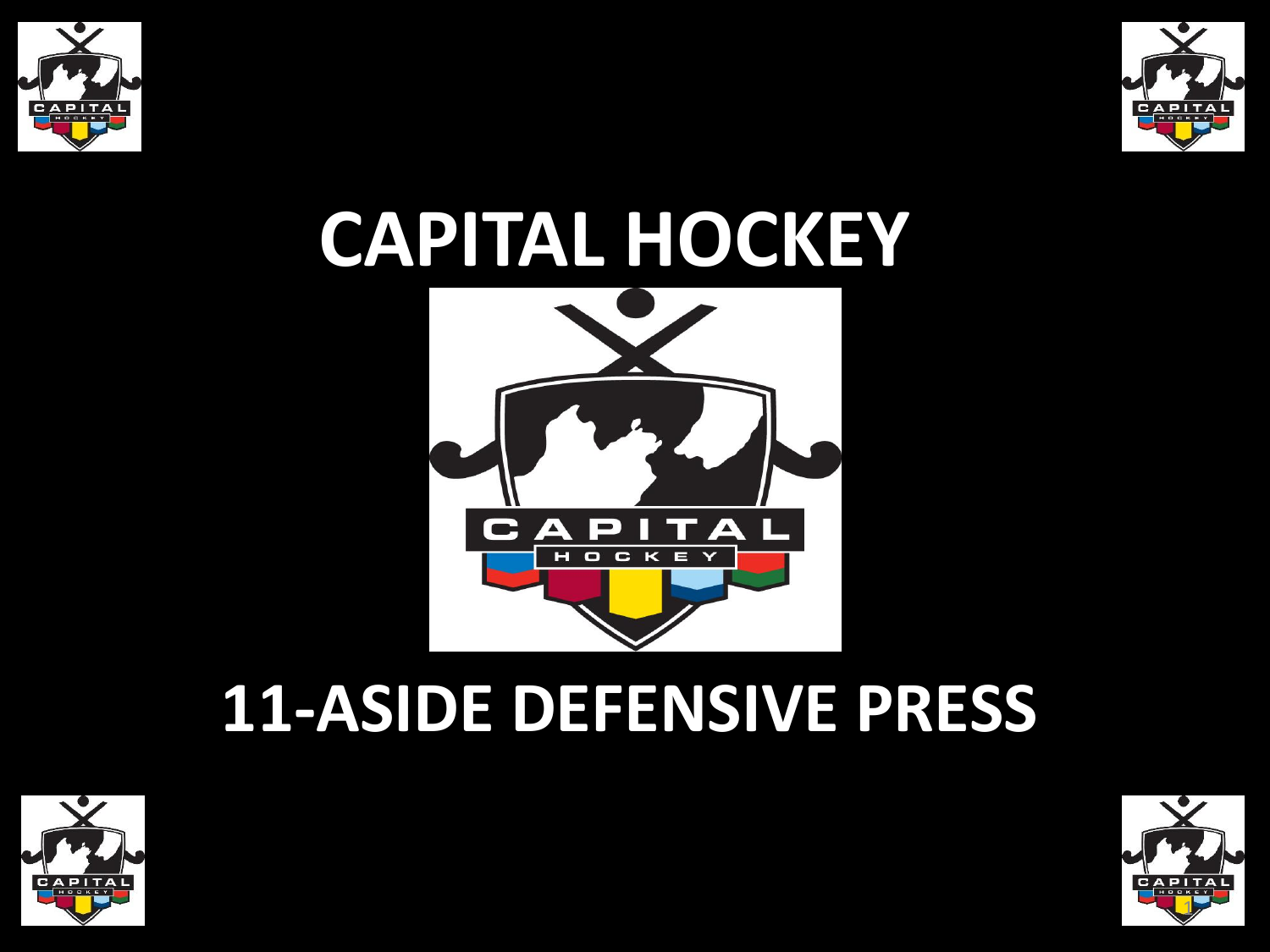

## **CAPITAL HOCKEY:**



#### **Important pressing concepts**

- Why do we press?
	- 1. Put the opposition under pressure
	- 2. Force them to move the ball to where we want it
	- 3. Deny them time and space
- This will help us **regain possession** as they will be more likely to make a mistake – they might hit the ball over the sideline, or give a weak pass that we can intercept
- Remember we also want to **protect the centre of the field** and prevent them from taking the direct line to goal
- **Communication between the layers** is key to ensuring that there are no gaps in the press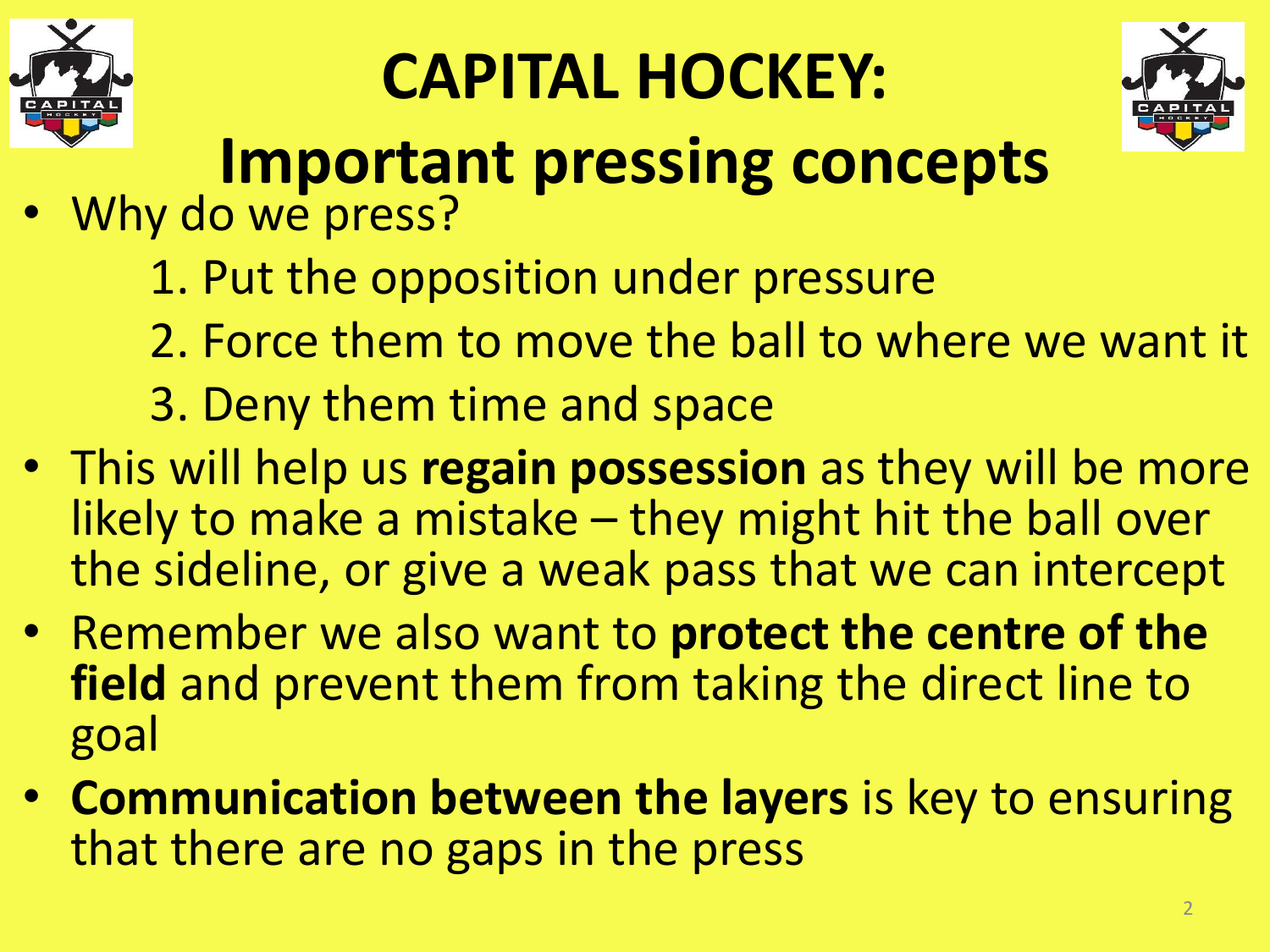

#### **CAPITAL HOCKEY: The full press**



• This is the press that we use when the opposition has the **ball inside the 25**, particularly in the **corner pockets**



- It is an aggressive press which **gives the opposition no easy options** – this pressure will enable us to force a turnover
- Because we are close to the circle, if we press well and win the ball then we can **quickly create a goal scoring opportunity**  $\frac{1}{3}$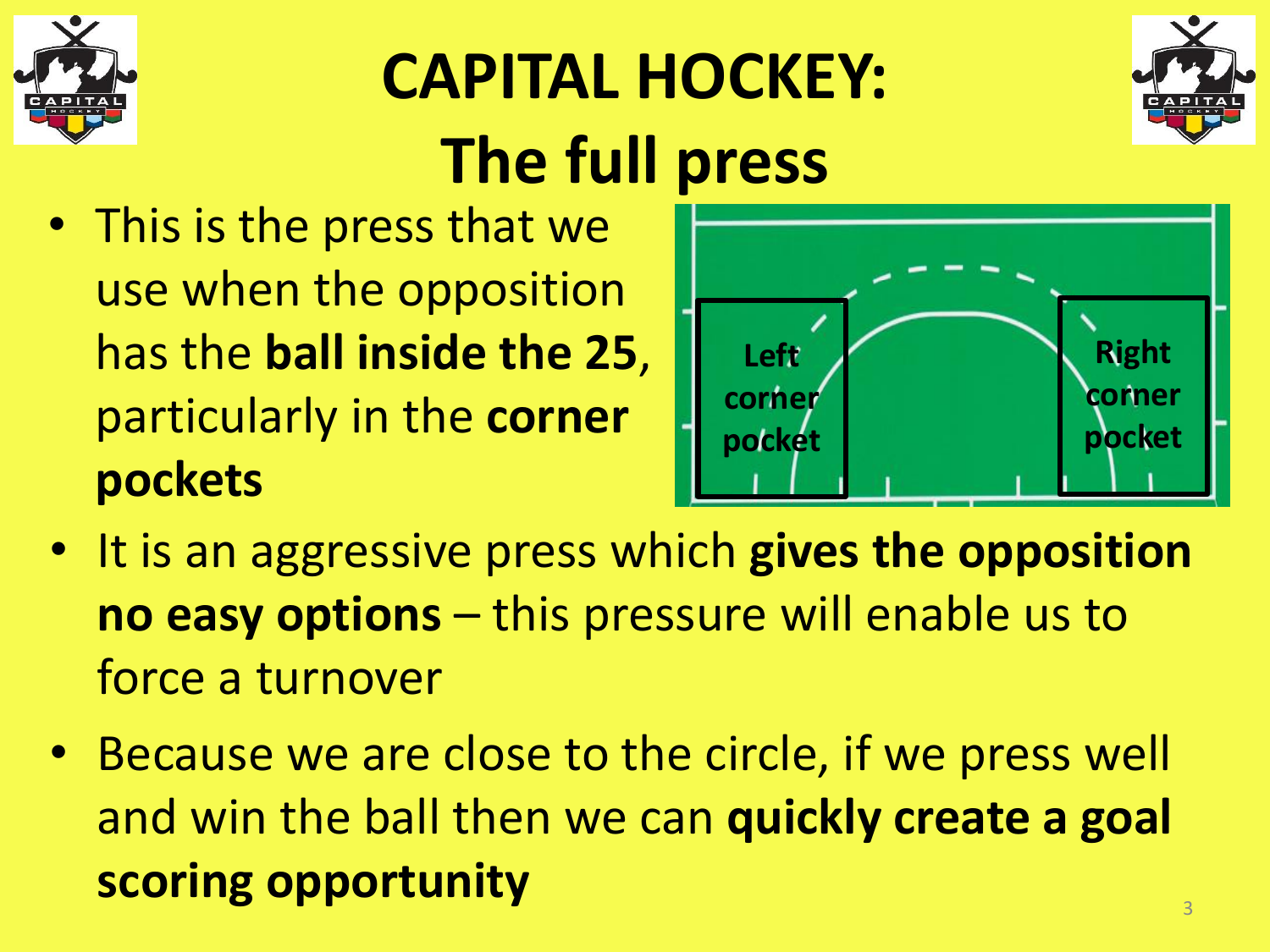

### **CAPITAL HOCKEY: Full press set-up**





- RS blocks the sideline and puts pressure on the ball
- CS denies the pass back to the nearest fullback
- LS blocks the line across the field to the opposite half or midfielder
- AM, LD and CD all come in-field and drop slightly to provide extra defensive cover
- All other midfielders and defenders are man-on-man and in front

**Remember – the ball carrier should have no easy options!** 4